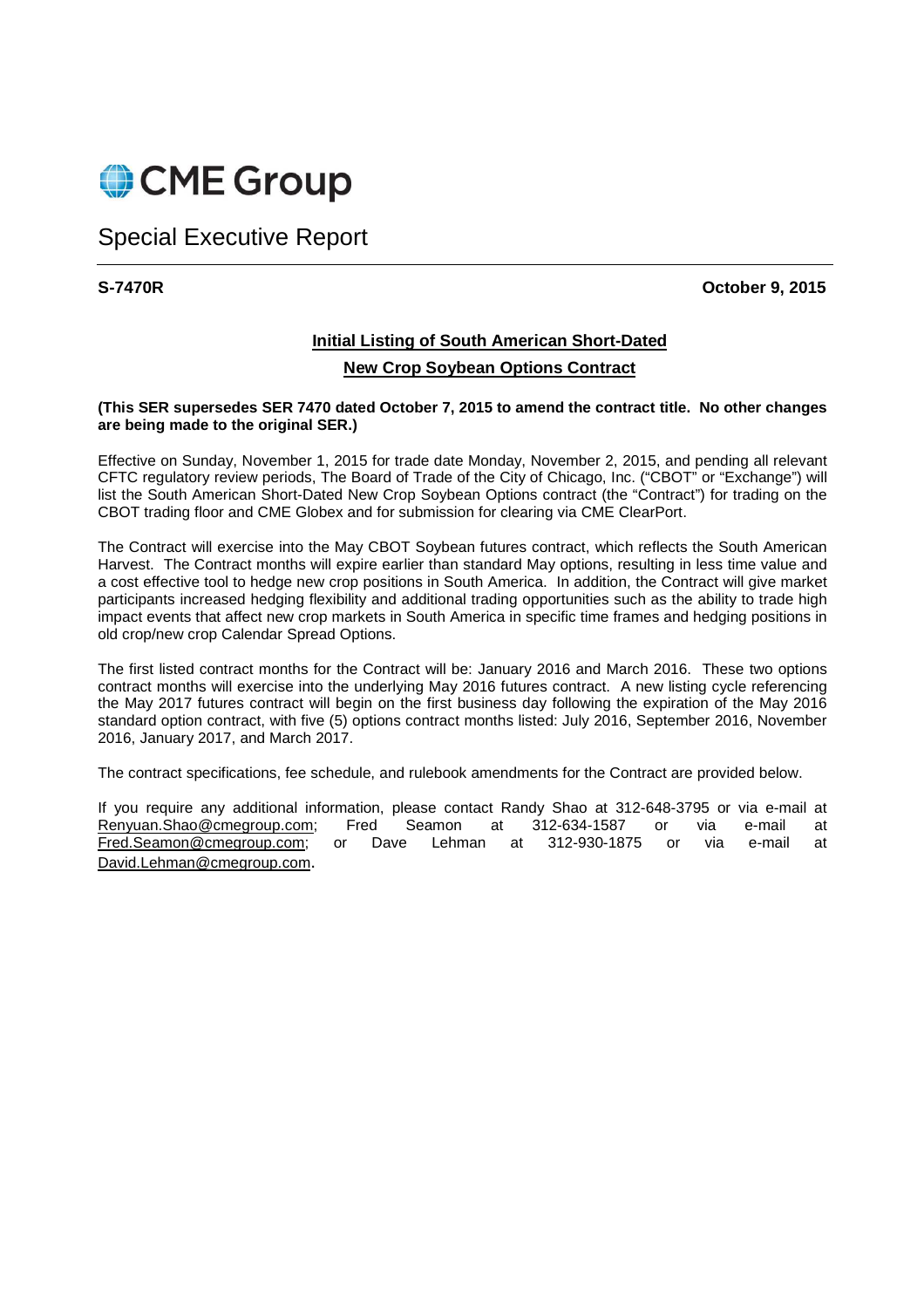## **Contract Specifications**

| <b>Contract Title</b>                       | South American Short-Dated New Crop Soybean Options Contract                                                                                                                                                                                                                                                                                                                                                                                         |                                                                                                                   |  |
|---------------------------------------------|------------------------------------------------------------------------------------------------------------------------------------------------------------------------------------------------------------------------------------------------------------------------------------------------------------------------------------------------------------------------------------------------------------------------------------------------------|-------------------------------------------------------------------------------------------------------------------|--|
| <b>Contract Unit</b>                        | One CBOT May Soybean futures contract of 5,000 bushels                                                                                                                                                                                                                                                                                                                                                                                               |                                                                                                                   |  |
| <b>Minimum Price</b><br>Fluctuation         | 1/8 of one cent per bushel (\$6.25 per contract)                                                                                                                                                                                                                                                                                                                                                                                                     |                                                                                                                   |  |
| <b>Trading and Clearing</b><br><b>Hours</b> | <b>CME Globex:</b>                                                                                                                                                                                                                                                                                                                                                                                                                                   | Sunday - Friday, 7:00 p.m. - 7:45 a.m. CT and<br>Monday - Friday, 8:30 a.m. - 1:20 p.m. CT                        |  |
|                                             | Open Outcry:                                                                                                                                                                                                                                                                                                                                                                                                                                         | Monday - Friday, 8:30 a.m. - 1:15 p.m. CT<br>with Post session until 1:20 p.m. CT immediately following the close |  |
|                                             | <b>CME ClearPort:</b>                                                                                                                                                                                                                                                                                                                                                                                                                                | Sunday - Friday, 5:00 p.m. - 4:15 p.m. CT with a 45-minute break<br>each day beginning at 4:15 p.m. CT            |  |
| <b>Product Code</b>                         | <b>CME Globex: SRS</b><br><b>CME ClearPort: SRS</b><br>Open Outcry: SRS<br>Clearing: SRS                                                                                                                                                                                                                                                                                                                                                             |                                                                                                                   |  |
| <b>Listed Contracts</b>                     | On the first trading day following the expiration of standard May option, the following 5 contract months will<br>be listed: July (N), September (U), November (X), next January (F), and next March (H). Each of these<br>options will exercise into the May futures contract that is nearest to the expiration of the option. A new<br>listing cycle will begin on the first trading day following the expiration of the next standard May option. |                                                                                                                   |  |
| <b>Termination Of</b><br>Trading            | Unexercised South American Short-Dated New Crop Soybean options shall expire at 7:00 p.m. on the last<br>day of trading.                                                                                                                                                                                                                                                                                                                             |                                                                                                                   |  |
| Exchange Rulebook                           | <b>CBOT 11A</b>                                                                                                                                                                                                                                                                                                                                                                                                                                      |                                                                                                                   |  |
| <b>Strike Price Interval</b>                | Trading shall be conducted for put and call options with strike prices in integral multiples of ten (10) cents<br>per bushel. More details on strike price intervals are outlined in Rule 11A01.E.                                                                                                                                                                                                                                                   |                                                                                                                   |  |
| <b>Exercise Style</b>                       | The buyer of a futures option may exercise the option on any business day prior to expiration by giving<br>notice to the Clearing House by 6:00 p.m. Chicago time. Option exercise results in an underlying futures<br>market position. Options in-the-money on the last day of trading are automatically exercised.                                                                                                                                 |                                                                                                                   |  |
| <b>First Listed Months</b>                  |                                                                                                                                                                                                                                                                                                                                                                                                                                                      | January 2016 and March 2016                                                                                       |  |
| Settlement Method                           | Deliverable                                                                                                                                                                                                                                                                                                                                                                                                                                          |                                                                                                                   |  |
| <b>CME Globex</b><br>Matching Algorithm     | O - 100% Threshold Pro Rata                                                                                                                                                                                                                                                                                                                                                                                                                          |                                                                                                                   |  |
| Underlying                                  | Soybean Futures                                                                                                                                                                                                                                                                                                                                                                                                                                      |                                                                                                                   |  |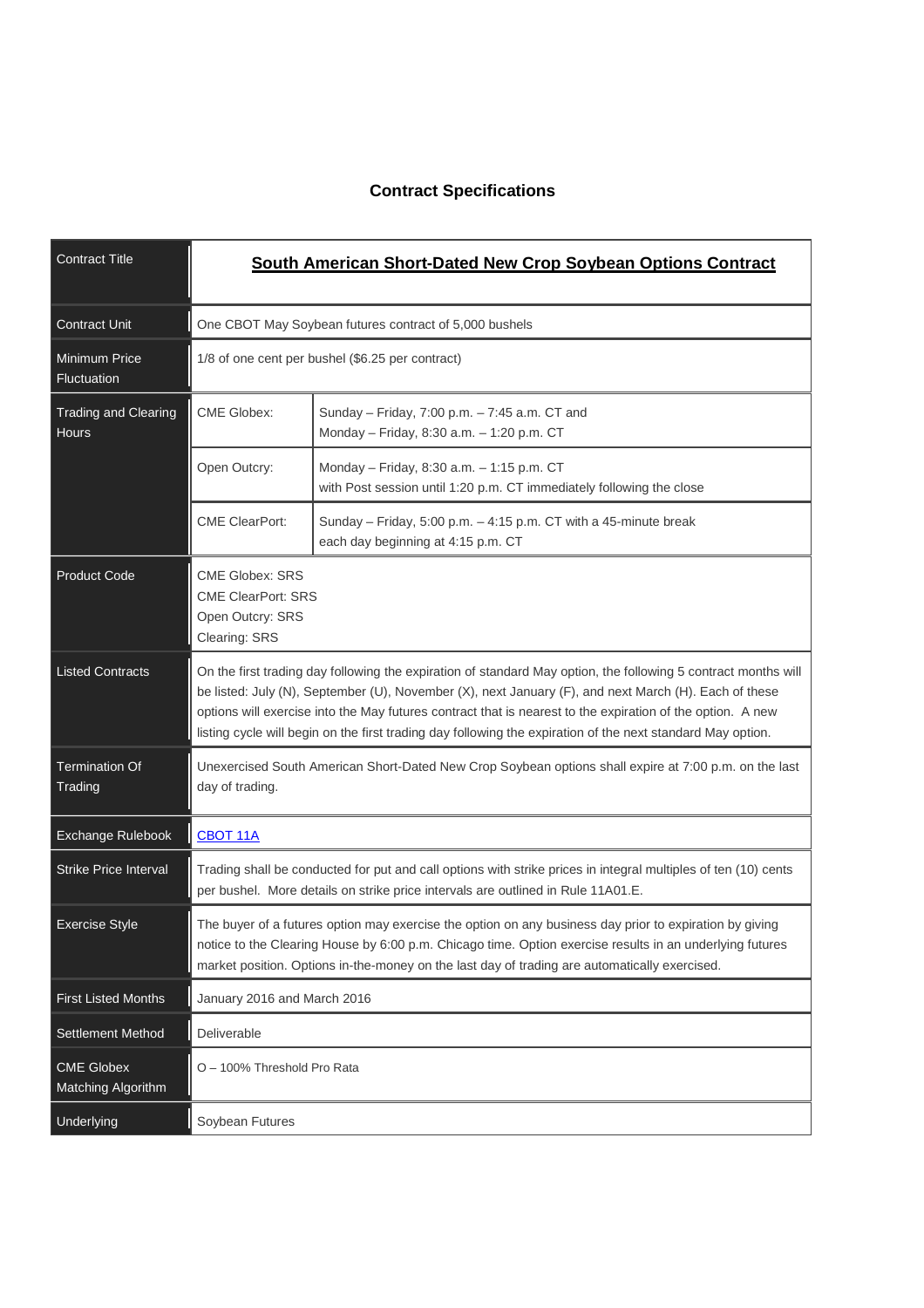## **Fee Schedule**

|                                                                             | <b>Account Owner</b>                              | <b>Execution Type</b>                | <b>Platform</b> | <b>Exchange</b><br><b>Fee</b> |  |  |  |
|-----------------------------------------------------------------------------|---------------------------------------------------|--------------------------------------|-----------------|-------------------------------|--|--|--|
| <b>Individual Member</b>                                                    |                                                   |                                      |                 |                               |  |  |  |
|                                                                             | Individual Members                                | Member Trading                       | Open Auction    | \$0.09                        |  |  |  |
|                                                                             |                                                   | Own Account                          | Electronic      | \$0.14                        |  |  |  |
|                                                                             |                                                   | Delegate                             | Open Auction    | \$0.24                        |  |  |  |
|                                                                             | <b>Individual Delegates</b>                       | Trading Own<br>Account               | Electronic      | \$0.29                        |  |  |  |
| Equity Members (Individual Equity members, Clearing Firms and Equity Firms) |                                                   |                                      |                 |                               |  |  |  |
|                                                                             | Equity Members <sup>1</sup>                       | Member or                            | Open Auction    | \$0.09                        |  |  |  |
|                                                                             |                                                   | Delegate                             | Electronic      | \$0.14                        |  |  |  |
|                                                                             | Equity Members <sup>1</sup>                       | Non Member                           | Open Auction    | \$0.09                        |  |  |  |
|                                                                             |                                                   |                                      | Electronic      | \$0.45                        |  |  |  |
|                                                                             | (Exception) Rule 106.S.<br>Family of Funds Equity | Member,<br>Delegate or Non<br>Member | Open Auction    | \$0.09                        |  |  |  |
|                                                                             | <b>Member Firms</b>                               |                                      | Electronic      | \$0.45                        |  |  |  |

**1** 1 - Clearing Closely Held Corporate Members & Sole Proprietors, Rule 106.J. Equity Closely Held Corporate Members & Rule 106.I. Affiliate Equity Member Firms, Individual Equity Members (other member/delegate executing), Clearing FCMs, Rule 106.J. Equity FCMs, Clearing Corporate Members, Rule 106.J. Equity Corporate Members & Rule 106.I. Affiliate Equity Member Firm (Affiliate of Clearing FCM, Clearing Corporate Member or Rule 106.J Equity FCM or Equity Corporate Member), Rule 106.I. Affiliate Membership Umbrella - Qualified Affiliate - Unlimited Number of Affiliates

|                                                                             | <b>Account Owner</b>                                                                                                          | <b>Platform</b> | <b>Exchange</b><br><b>Fee</b> |  |  |
|-----------------------------------------------------------------------------|-------------------------------------------------------------------------------------------------------------------------------|-----------------|-------------------------------|--|--|
| Trading Members (Individual Non-Equity Members and Non-Equity Member Firms) |                                                                                                                               |                 |                               |  |  |
|                                                                             | Individual Non-Equity Members (other<br>member/delegate executing); Rule 106.H. Corporate                                     | Open Auction    | \$0.20                        |  |  |
|                                                                             | Trading Firms; Rule 106.H. Trading FCMs; & Rule<br>106.I. Affiliate Trading Member Firms                                      | Electronic      | \$0.75                        |  |  |
|                                                                             | Individual Delegates (Other Member or Delegate<br>executing the trade) & Rule 106.I. Affiliate Trading<br><b>Member Firms</b> | Open Auction    | \$0.35                        |  |  |
|                                                                             |                                                                                                                               | Electronic      | \$0.90                        |  |  |
|                                                                             | Rule 106.S. Family of Funds Equity Member Firms                                                                               | Open Auction    | \$0.20                        |  |  |
|                                                                             |                                                                                                                               | Electronic      | \$0.75                        |  |  |
| <b>Electronic Corporate Member Firms</b>                                    |                                                                                                                               |                 |                               |  |  |
|                                                                             | <b>Electronic Corporate Members</b>                                                                                           | Electronic      | \$.90                         |  |  |
| Non Members                                                                 |                                                                                                                               |                 |                               |  |  |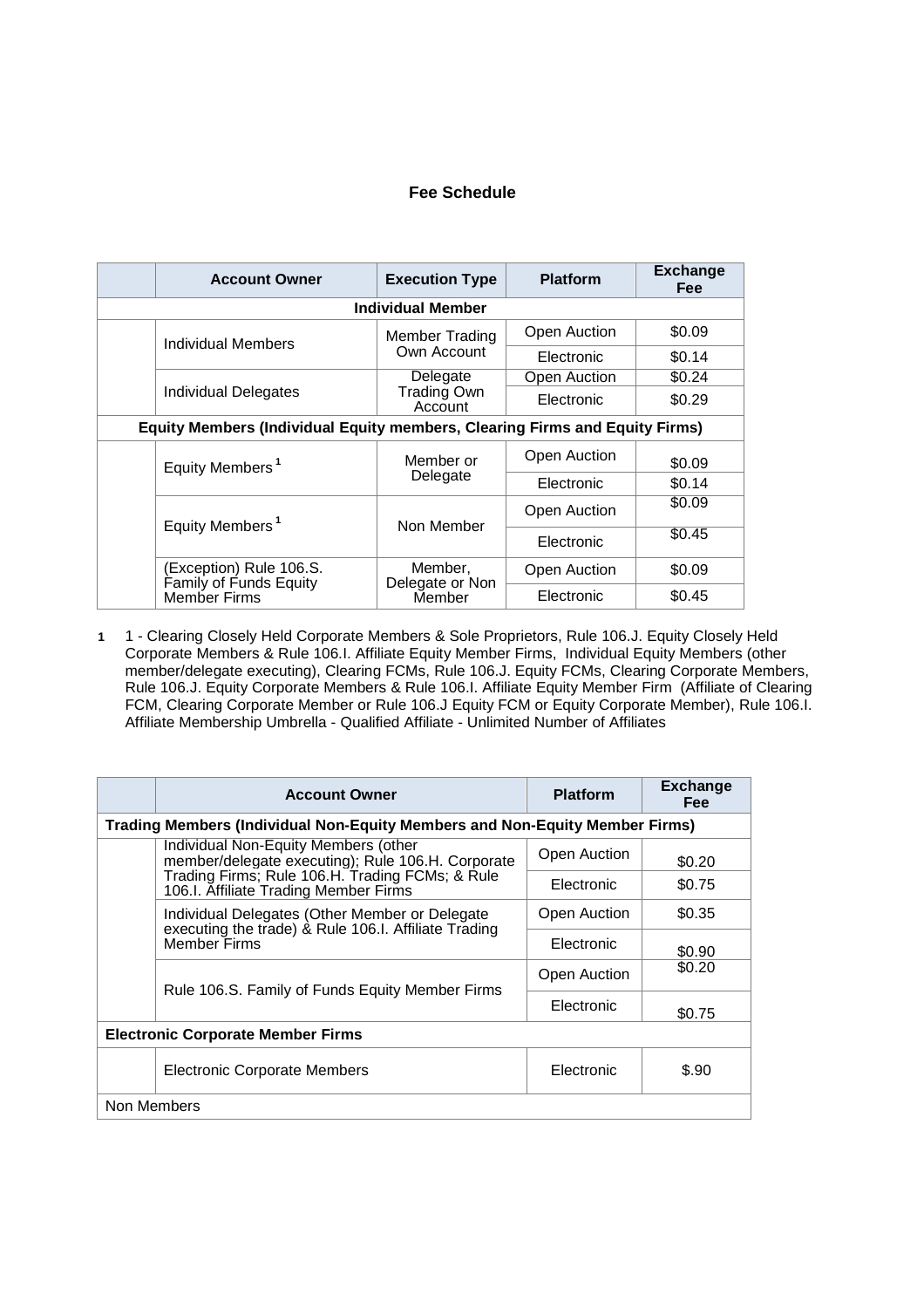| International Incentive Program (IIP) & International<br>Volume Incentive Program (IVIP)                                                                                                                                                                                                                           | Electronic          | \$1.00 |
|--------------------------------------------------------------------------------------------------------------------------------------------------------------------------------------------------------------------------------------------------------------------------------------------------------------------|---------------------|--------|
| Asian Incentive Program (AIP); Central Bank<br>Incentive Program (CBIP); Emerging Markets Bank<br>Incentive Program (EMBIP); Latin American Fund<br>Manager Incentive Program (FMIP) & Latin<br>American Proprietary Trading Incentive Program<br>(LAPTIP); Latin American Commercial Incentive<br>Program (LACIP) | Electronic          | \$1.39 |
|                                                                                                                                                                                                                                                                                                                    | <b>Open Auction</b> | \$0.65 |
| Non Members                                                                                                                                                                                                                                                                                                        | Electronic          | \$1.89 |

| <b>Other CBOT Processing Fees</b>                                                            | Rate                 |
|----------------------------------------------------------------------------------------------|----------------------|
| Ex-Pit Surcharges (EFP)                                                                      | \$0.85               |
| Ex-Pit Surcharges (EFR)                                                                      | \$1.25               |
| <b>Fungibility &amp; Directed Fungibility Surcharge</b><br>(currently applies to Dow and Ag) | \$0.20               |
| <b>Exchange Fees for Non Trades</b>                                                          | \$0.05/\$0.20/\$0.50 |
| Brokerage Fees - with discretion                                                             | \$0.00/\$0.15        |
| Brokerage Fees - without discretion                                                          | \$0.04/\$0.17        |
| Clearing Fees <sup>2</sup>                                                                   | \$0.06               |
| <b>Position Adjustments /Position Transfers</b>                                              | \$0.10               |
| Exercise/Assignment Surcharge                                                                | \$0.05               |
| Future from Exercise and Assignment Surcharge                                                | \$0.05               |

**2** Clearing Fee - Contracts Cleared (including give-ups, OTC, EFPs, EFSs & EFRs, and Blocks)